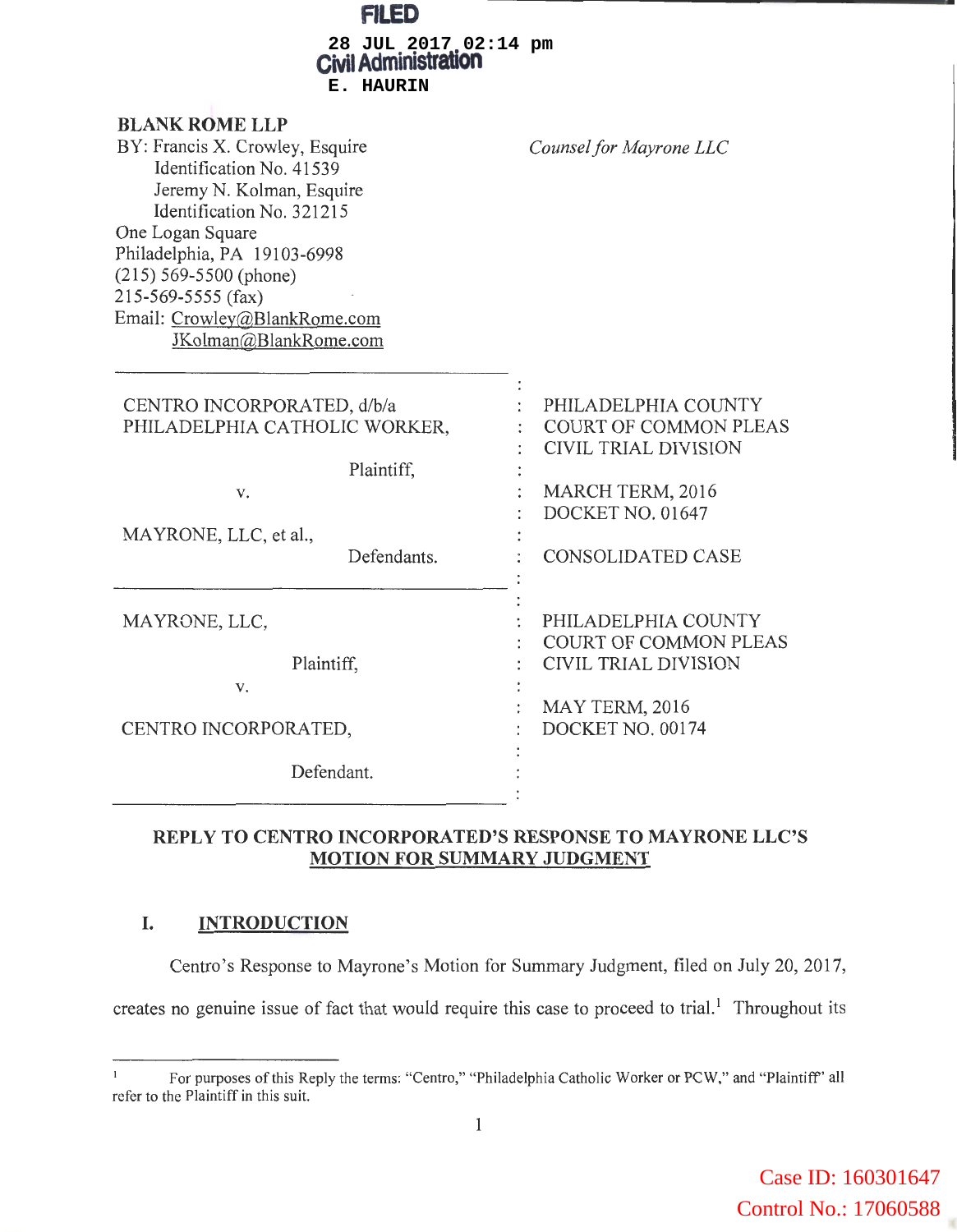Response Centro mischaracterizes facts and case-law, misinterprets the statute relating to adverse possession, and generally attempts to minimize the undisputed bad facts that destroy its claim by calling them "random events" or "inconsequential." However, no matter how hard Centro tries to create an issue of fact, it cannot escape the fact that use of the property at 428-438 West Master Street, Philadelphia, Pennsylvania, 19122 (the "Property") was not exclusive, hostile, or continuous. Since 1988, the Property was being used as a community garden where everyone was permitted access.

Centro even admits that the Philadelphia Catholic Worker ("PCW") is an amorphous that has no structure that would allow it to actually prove the elements of adverse possession. In its Response each Catholic Worker community is described as "autonomous."2 "There are no overarching systems of governance, no endowment, no pay checks, and no pension plans for the Catholic Workers themselves. Anyone can start a Catholic Worker house. According to the Catholic Worker website, one does not need permission to call oneself a Catholic Worker. .. There is no formal process for identifying someone as a 'Catholic Worker;' rather people involved with PCW may self-identify as Catholic Workers. Further, volunteers who contribute to the mission and activities of PCW may not and need not identify as "Catholic Workers" *per se.* Over twentynine years, many Catholic Workers and an extended community of volunteers have contributed to the ongoing stewardship of the Property and the community garden upon it."<sup>3</sup>

If everyone can be a Catholic Worker, then for adverse possession purposes the term is meaningless. The claims that Danny or Junior Rodriguez, volunteers, gardeners, and/or community members were acted on behalf of PCW is inconsistent with the way the Catholic

Centro's Memorandum of Law in Response to Mayrone's Motion for Summary Judgment ("Centro's Response"), at 5.

Centro's Response, at 5, 7.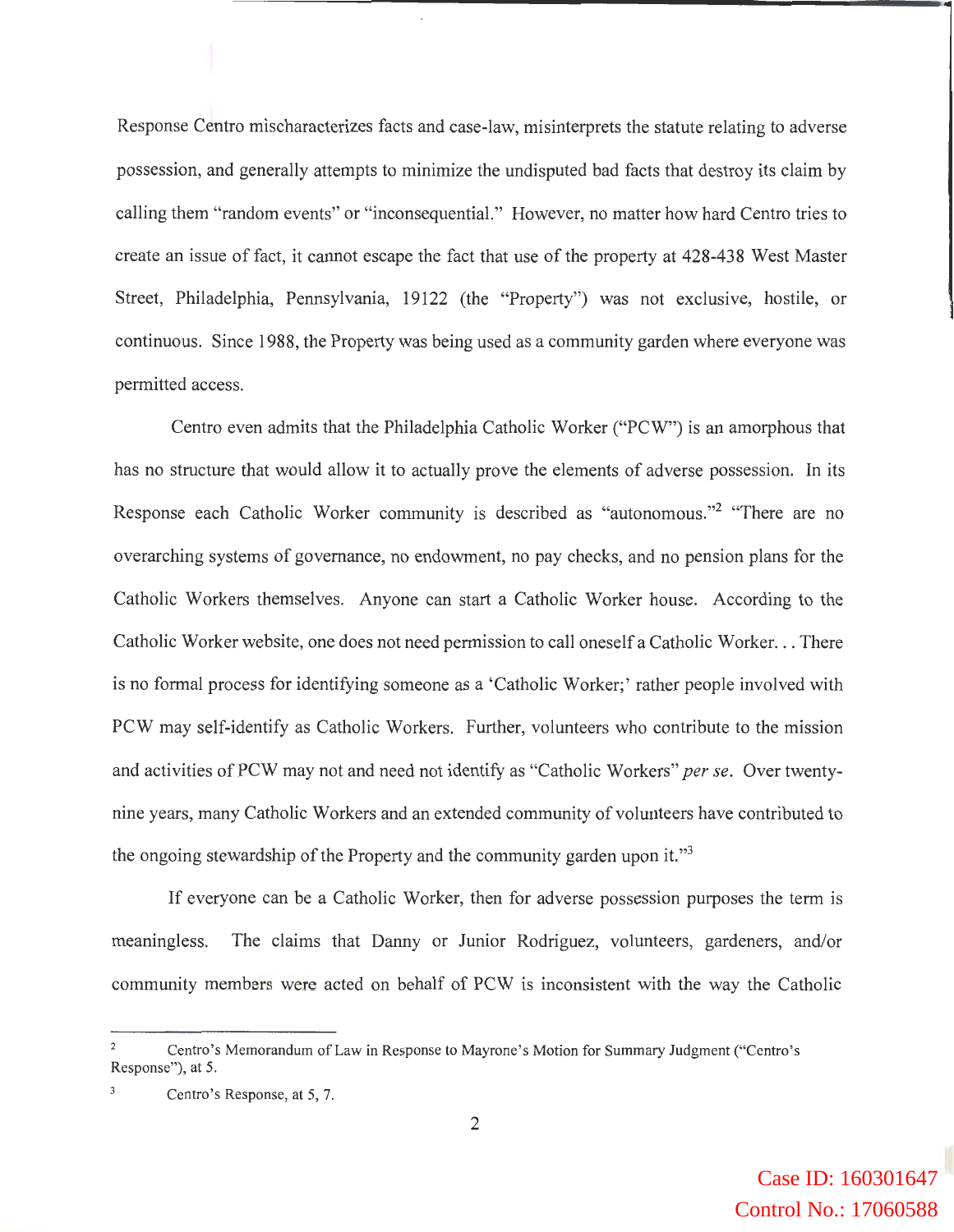Worker describes itself. Nobody is ever acting on behalf of, or against the Catholic Worker because there is no process to identify who is a Catholic Worker and who is not. While this may be a laudable notion in general, for purposes of proving the elements of adverse possession it is fatal to Centro's claim.

## **II. CENTRO'S MUST RELY ON THEIR OWN STRENGTH OF TITLE TO PROVE ADVERSE POSSESSION; RELIANCE ON PURPORTED WEAKNESSES (WITHOUT OFFERING ANY EVIDENCE) IN MAYRONE'S TITLE IS IRRELEVANT AND HAS NO BEARING ON THIS MOTION**

Centro's first attempt to misguide the Court away from the obvious issues it has in proving adverse possession is to try and attack Mayrone's title to the Property. More than three pages of Centro's Memorandum of Law are devoted to describing what Centro believes occurred in the transfer of ownership in the Property to Mayrone, an issue that is entirely irrelevant to Centro's claim of adverse possession.<sup>4</sup> It is well settled in Pennsylvania that in order to succeed on an adverse possession claim the adverse possessor must rely on the strength of their own title, or in other words they must prove adverse possession, they cannot simply attack the title of the record holder. In *Henry v. Grove,* 52 A.2d 451 (Pa. 1947), two parties required proof of adverse possession to establish their respective title and although the lower court found "a complete gap in (appellee's) chain of title," the Supreme Court of Pennsylvania held that, that gap "cannot aid appellants. They must rely upon the strength of their own title, not upon the weakness of that of appellee." *Id.* at 451. This concept is also recognized in *Parks v. Pennsylvania R. Co.,* 152 A. 682 (Pa. 1930), a case where the plaintiffs "contend they have a valid title by abandonment or by adverse possession." *Id.* at 684. The Court is flummoxed as to "how abandonment could give [plaintiffs] title ... since they must recover, if at all, on the strength of their own title and not on

Centro's Response, at 7-10.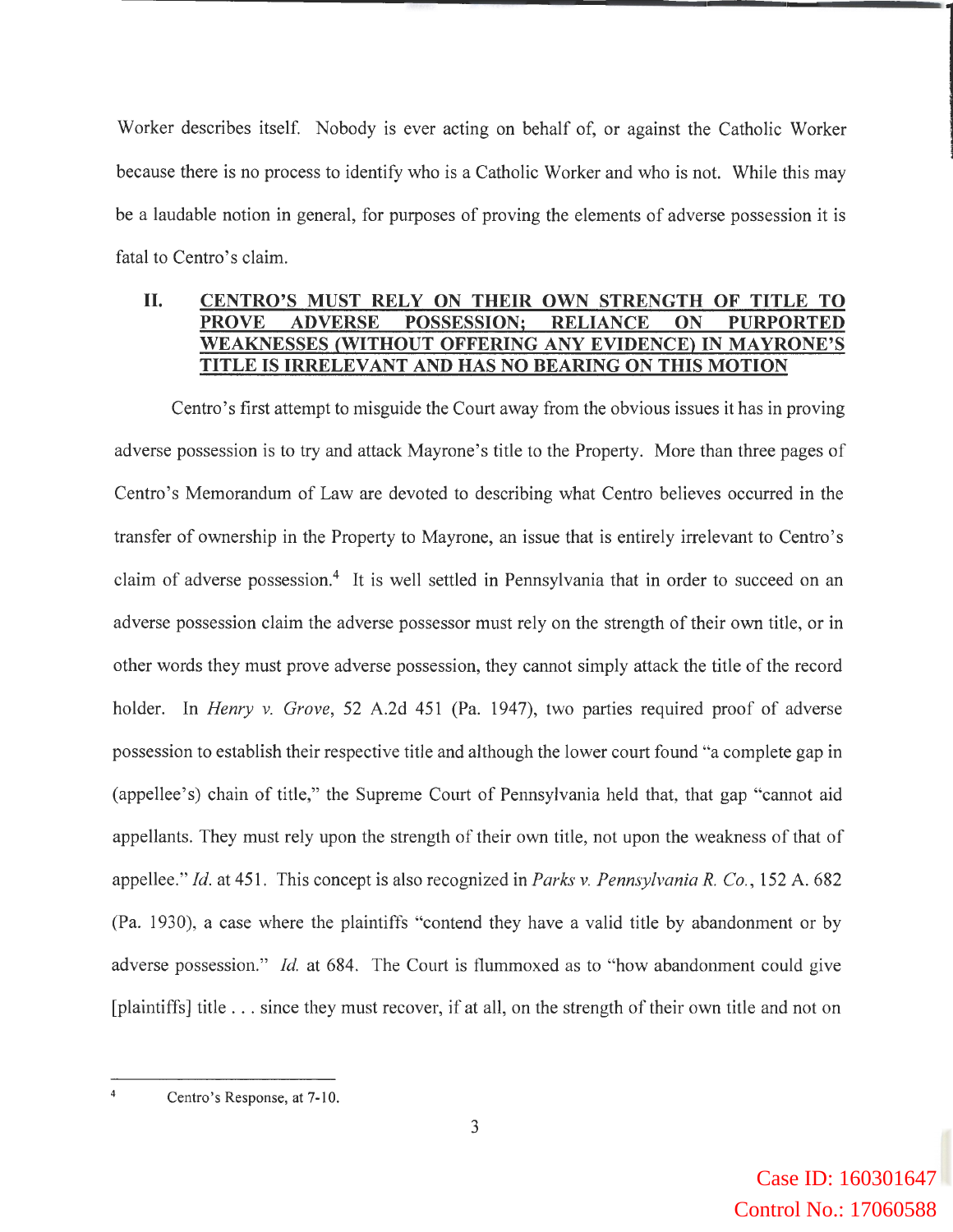the weakness of defendant's." *Id; see also Adams v. Johnson,* 227 Pa. 454, 459, 76 A. 174, 175- 76 (1910) ("Whether they have a good or bad title is immaterial so far as the plaintiffs right to recover in this case is concerned. In this, as well as in all actions of ejectment, the plaintiff must recover on the strength of his own title, and not on the weakness of the defendants' title.").

Furthermore, Mayrone's action in ejectment is appropriate because Mayrone has made out a prima facie case. The rule that a plaintiff in an action of ejectment must recover on the strength of his own title "places upon the plaintiff the burden of proving a prima facie title, which proof is sufficient until a better title is shown in the adverse party. 'The plaintiff in an ejectment suit, as in other cases, need not go further than to make out a prima facie case." *Hallman v. Turns*, 482 A.2d 1284, 1287 (Pa. Super Ct. 1984) (citing *Golden v. Ross,* 186 A. 249, 249 (Pa. Super. Ct. 1936) (emphasis added). Mayrone has clearly made out a prima facie case for title as it has provided, in numerous filings (included in its Motion for Summary Judgement), the deed establishing Mayrone's purchase,<sup>5</sup> the Mortgage Mayrone took on the Property,<sup>6</sup> and the Tax Statement and Proof of Payment for the Property.<sup>7</sup> Centro even makes Mayrone's prima facie case in its Response when it describes Mayrone's purchase of the Property on January 5, 2016, and attaches the deed, the agreement of sale, and the purchase money mortgage for the Property. $8$  Since Mayrone has made a prima facie case Centro cannot merely rely on alleged gaps in the chain of title. Centro must "prove [its] alleged title if [it] wishes to defeat [Mayrone's] apparent ownership" and Mayrone enjoys the presumption of that ownership "until a better title is shown in the adverse party." *Hallman,* 482 A.2d, at 1287.

 $\mathfrak{s}$ *See* Exhibit 7, to Mayrone's Motion for Summary Judgment ("Mayrone's Motion").

<sup>6</sup>  *See* Exhibit 15, to Mayrone's Motion.

 $\boldsymbol{7}$ *See* Exhibit 16, to Mayrone's Motion.

 $\bf 8$ *See* Centro's Response, at 19-20; Exhibits C, U, and V, respectively.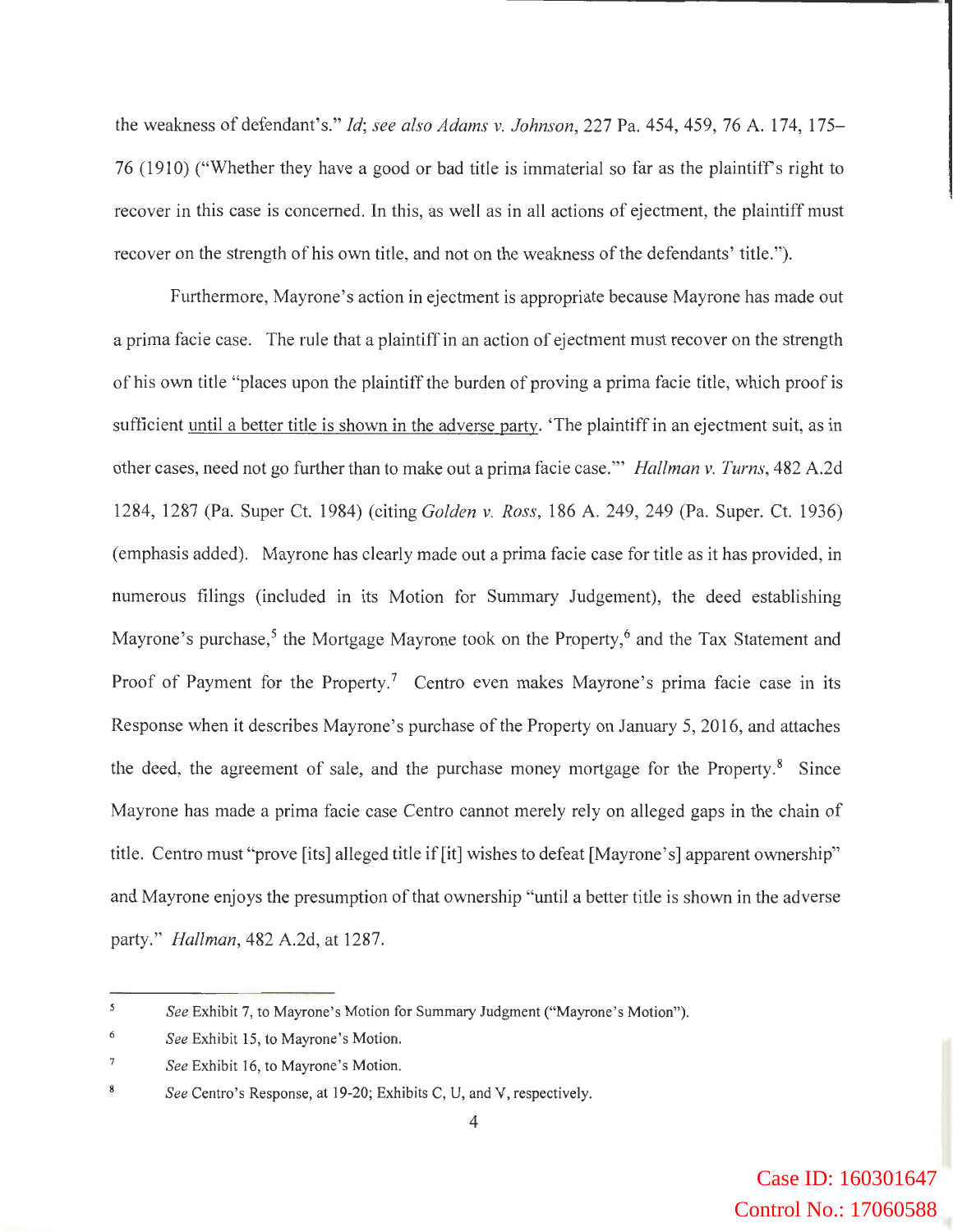## III. IT REMAINS UNDISPUTED THAT ANYBODY WHO WISHED TO USE THE PROPERTY WAS PERMITTED TO DO SO, A FACT THAT PRECLUDES CENTRO FROM PROVING THAT IT HAD EXCLUSIVE POSSESSION OF THE PROPERTY

### *A. Centro's Claim that Because the Property was Intended/or Public Use, it Acted as the Owner by Permitting the Public to Use it at Will* is *Insufficient to Establish the Exclusive Element of Adverse Possession*

In its Response, Centro takes the peculiar position that it can establish exclusive possession because the nature of the Property could be characterized as a community garden and therefore by "allowing neighbors to come onto the Property and garden, PCW is behaving precisely as would the owner of a community garden."<sup>9</sup> To be clear, Centro never "allowed" neighbors to come onto the Property, it was always intended for use by the community (a fact Judge Padilla recognized in her Opinion denying Centro's Motion for Preliminary injunction)<sup>10</sup> and nobody was ever turned down, but for space limitations.<sup>11</sup> If Centro's argument regarding exclusivity is accepted it would undermine the doctrine of adverse possession by allowing any party who participates in community activities on a property to lay claim to that property after being a part of those community activities for 21 years. Centro's argument fails to recognize the difference between one who holds record title to a piece of land and wishes to operate a community garden; and themselves, a party who does not hold record title and is attempting to prove ownership of a community space by adverse possession. The former can do with his or her property as he or she

 $\overline{9}$ Centro 's Response, at 33.

See Judge Padilla's Opinion, at 5, attached as Exhibit 13 to Mayrone's Motion ("In the instant case, Appellant states in its own complaint that "during the course of the operation" of the garden, it had divided the property into lots for use by volunteers and neighbors to work and plant portions of the garden; additionally, an organization of neighborhood representatives unaffiliated with Appellant, known as La Finquita, uses the garden as a small market farm and food stand. Appellant's possession, by its own admission, has not been exclusive during the course of its operation.")

<sup>11</sup> Mayrone 's Memorandum of Law in Support of its Motion for Summary Judgment ("Mayrone's Memorandum"), at 21-22.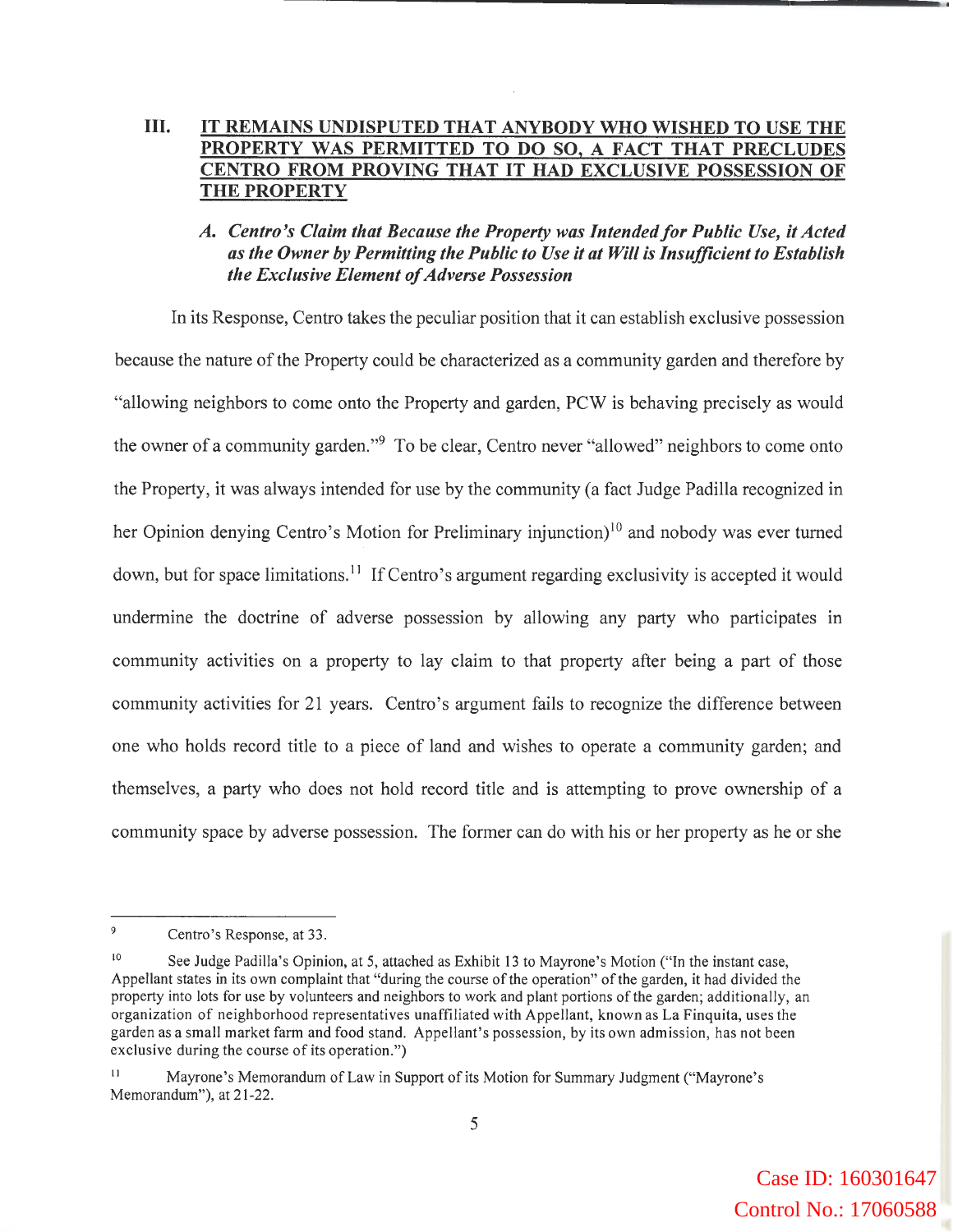pleases (including allowing all members of the community to garden on it) with no chance of losing claim to the property because the ownership is recorded. The adverse possessor is not entitled to the presumption of ownership that a record holder has and must affirmatively prove that he or she had "actual, continuous, exclusive, visible, notorious, distinct, and hostile possession of the land for twenty-one years." *Conneaut Lake Park, Inc. v. Klingensmith,* 362 Pa. 592, 594-95 (1949). Centro's argument that it can establish exclusive possession because it is using the Property in a way that a record owner may use a community garden fails to understand this distinction and fundamentally misinterprets what is required to prove adverse possession.

#### *B. Centro 's Misinterpretation of What is Required to Prove Exclusive Possession Leads to it Citing Cases that are not Analogous and do Not Advance its Theory*

Due in part to this misunderstanding, the cases Centro relies on in its Response do not advance its case because they do not contemplate situations such as the one at issue here. The first case Centro cites in support is *Reed v. Wolyniec,* 417 A.2d 80, 84 (Pa. Super Ct. 1983), a case in which "homeowners asserted title by adverse possession to a lot adjacent to their residence."<sup>12</sup> Centro claims that "the homeowners maintained the lot by cutting the lawn and planting and maintaining various shrubbery and flowering plants ... [and] that the exclusive character of the homeowners' possession was not destroyed because other persons passed over the lot."<sup>13</sup> Of course, this situation has no relevance to Centro' s claim because the adverse possessors in *Reed*  were maintaining the plot adjacent to their residence and "it has been held that use of a piece of land for lawn purposes in connection with a residence, together with continued maintenance of such lawn, is sufficient to establish adverse possession." *Reed,* 417 A.2d, at 84. Centro has never made any claim that it is maintaining the Property in connection with its residence, the Property is

<sup>12</sup>  Centro's Response, at 34.

<sup>13</sup>  *Id.*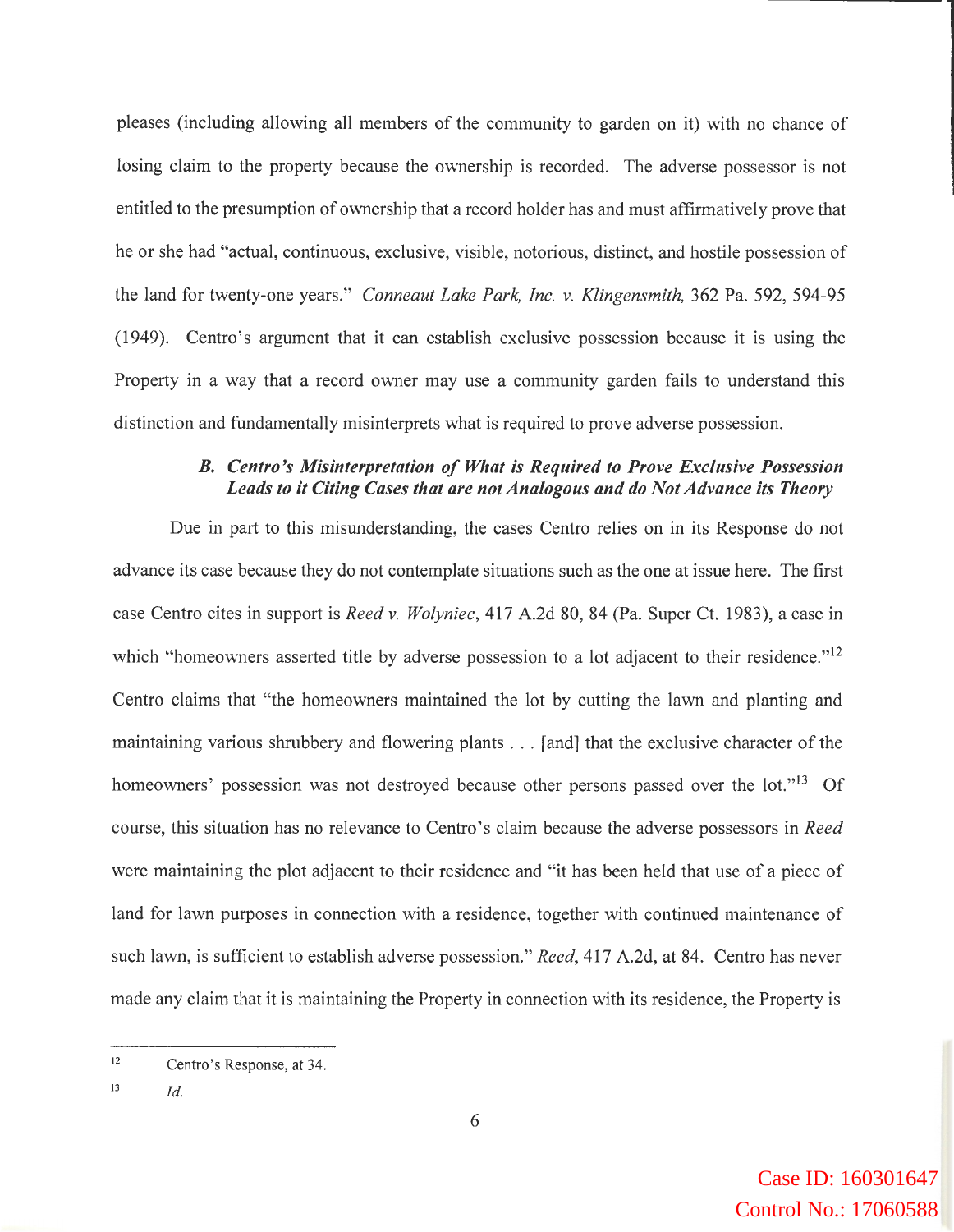not connected to the PCW house as in *Reed* and the lower bar for establishing adverse possession over a plot connected to a resident simply does not apply in this case. Moreover, in *Reed,* the Court characterized the actions of the third parties as having "passed over the lot." Here, the community members did not "pass over the lot" they had gardens for varying, indeterminate periods of time.

Similarly, Centro cites to *Lyons* v. *Andrews,* 313 A.2d 313, 315-16 (Pa. Super. Ct. 1973), which considers an adverse possession claim of a property shared by two neighbors. Centro claims that "in *Lyons,* even where others had intruded on the land in question, the adverse possessor nonetheless met the element of exclusivity since such treatment of the land - a strip of land shared between neighbors  $-\text{could reasonably be expected in view of its character.}$ <sup>14</sup> Centro's statement seemingly refers to the fact that because the disputed strip of land was between two neighbors it is possible that "[t]wo neighbors on good terms may [] use each other's property to a limited extent without express consent, yet without a usurpatory intent." *Id.* at 316. Centro attempts to analogize the use of a strip of land by a neighbor to the use of the Property by the entire community, but by its nature a community garden is for use by the public, so no one person's use of the garden could ever have a "usurpatory intent" of another's and that includes the use of the garden by PCW.

Lastly, Centro cites to *McClelland v. Cragle,* 13 Pa. D. & C.4th 584, 591 (Com. Pl. 1992), a case in which an adverse possessor allowed relatives to park on the property, pump water from the property, and allowed visitors to come on to the property and these uses were found by the court to be permissive and not inconsistent with acts characterizing ownership.<sup>15</sup> As in *Reed*, the

<sup>14</sup>  Mayrone's Memorandum, at 31.

<sup>15</sup>  Centro's Response, at 34-35.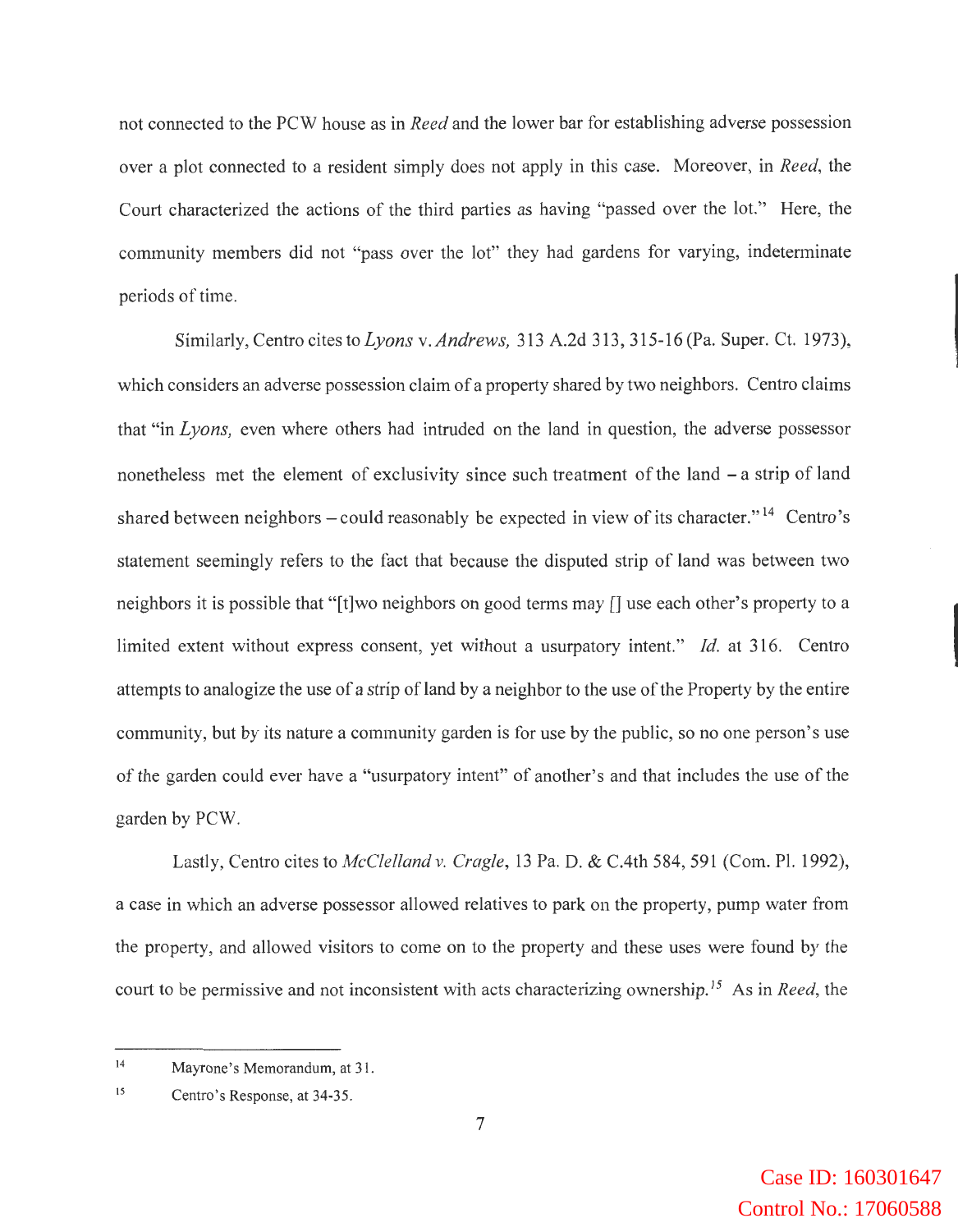adverse possessors actually "resided upon and otherwise used the land for their own purposes." *Id.* at 585. For that reason alone, *McClelland* is distinguishable from the present case. Additionally, as discussed above, the permissive uses of a property that is connected to a residence cannot be analogized to the community using a community space. Allowing relatives to park and pump water from one's property, and inviting people on to that property can be permissive uses whereas the use of a community garden by community members is not permissive it is merely using the property as it was intended.

Centro's Response raises no genuine issues of fact as to exclusivity, the Property was at all times used by the community and Centro cannot now claim exclusive possession of that community space.

#### **IV. IT REMAINS UNDISPUTED THAT CENTRO CANNOT ESTABLISH ACTUAL, VISUAL AND NOTORIOUS POSSESSION OF THE PROPERTY**

In support of its claim that it can prove actual, visual, and notorious possession of the Property, Centro cites to two cases that are inapposite to the situation with the Property at Master Street. Centro first cites to *Moore v. Duran,* 687 A.2d 822, 827 (Pa. Super. Ct. 1996), for the proposition that "actual possession requires 'domination over the Property' and varies depending on the character of the Property." 16 Centro attempts to explain the holding in *Moore,* writing that "[ w ]hile the court in *Moore* found the pasturing of cattle alone did not establish actual possession of the land, the court did find that two fences on the southern and western boundaries were sufficient to establish actual possession of the land, even without a fence that fully encircled the Property."<sup>17</sup> However, Centro conveniently omits from its explanation that, in *Moore*, the disputed tract of land was adjacent to the adverse possessor's property and therefore the building of two

<sup>16</sup>  *See id.* at 30.

<sup>17</sup>  *Id.* at 30.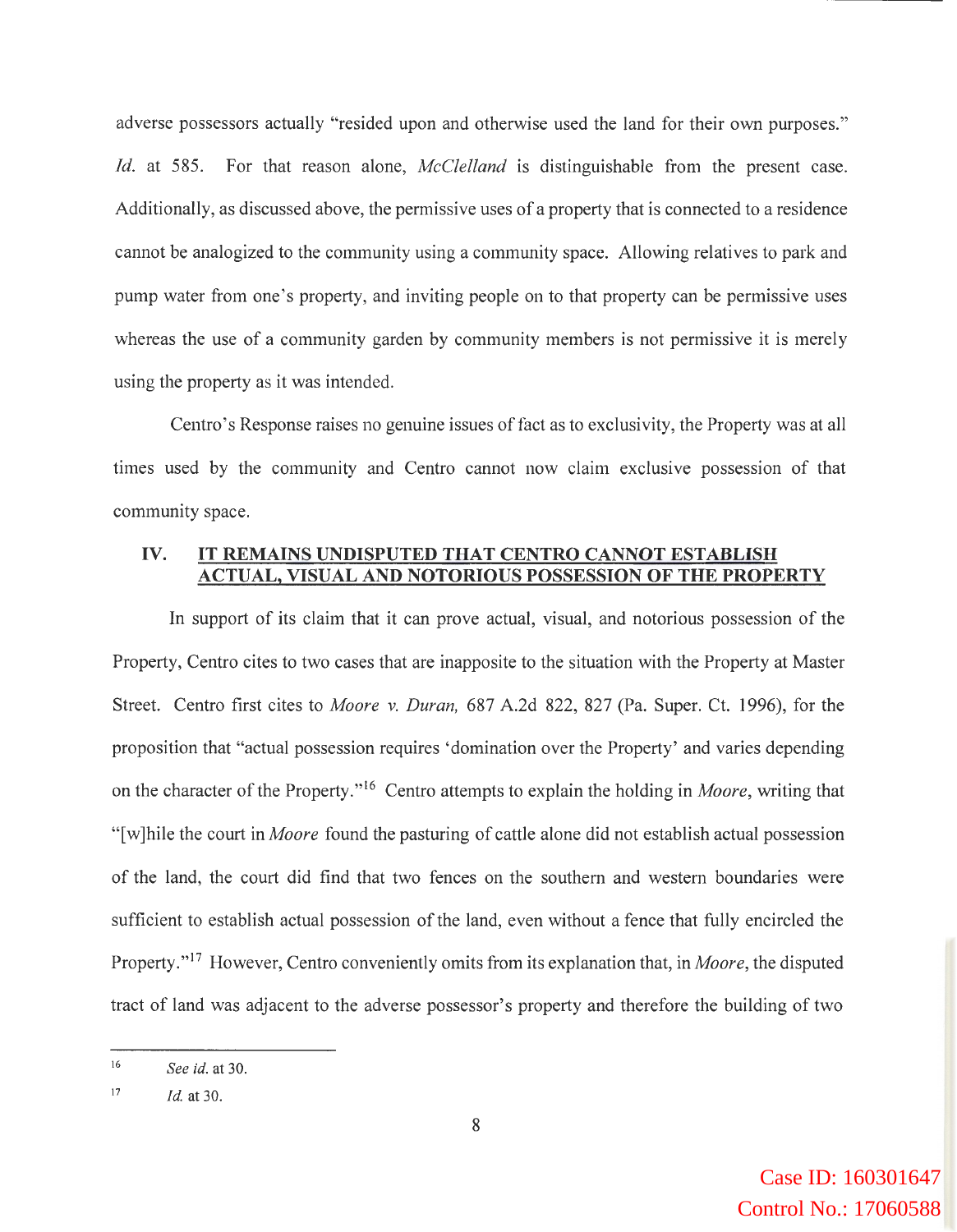fences along the western and southern boundaries was sufficient to establish actual possession because those two fences demarcated a boundary line between the adverse possessors and their neighbors. *See Moore,* 687 A.2d, at 829. Building additional fences to enclose the entire disputed tract would have only separated the disputed "tract of land from the rest of the [adverse possessor's] farm [which] would render the land useless as a grazing area." *Id.* Furthermore, the adverse possessor in *Moore* exclusively used the tract for themselves, they did not allow or invite every member of the community to bring their own cattle onto the Property to graze on the disputed tract. *Id. Moore* is clearly distinguishable from the situation in the present case where anyone could use the Property to garden and where enclosing two or even three sides of the Property would serve no practical purpose because the tract of land sits alone and is not connected to the Catholic Worker house or any other tract of land that PCW owns.

Centro also relies on *In re Rights of Way &Easements Situate in Twp. of Mt. Pleasant,*  4 7 A.3d 166, 173 (Pa. Commw. Ct. 2012) in support of its claim that it has established visible and notorious possession of the Property. 18 Centro argues that in *"Rights of Way,* the adverse possessor constructed a fence on the Property in question, installed drainage pipes on the land, had animals grazing on the Property, and maintained the entire parcel. The court held these actions were sufficient to place the original owners on notice of the adverse possession and constituted visible and notorious possession."<sup>19</sup> Similar to *Moore* and *McClelland* the adverse possessors in *Rights of Way* maintained their primary residence on the disputed land and their maintenance of the land, including installing drainage pipes and allowing animals to graze was all in connection with their residence there. *See id.* Centro maintained no residence on the Property

<sup>18</sup>  *See id.* at 31-32.

<sup>19</sup>  *Id.* at 31. (internal citations omitted).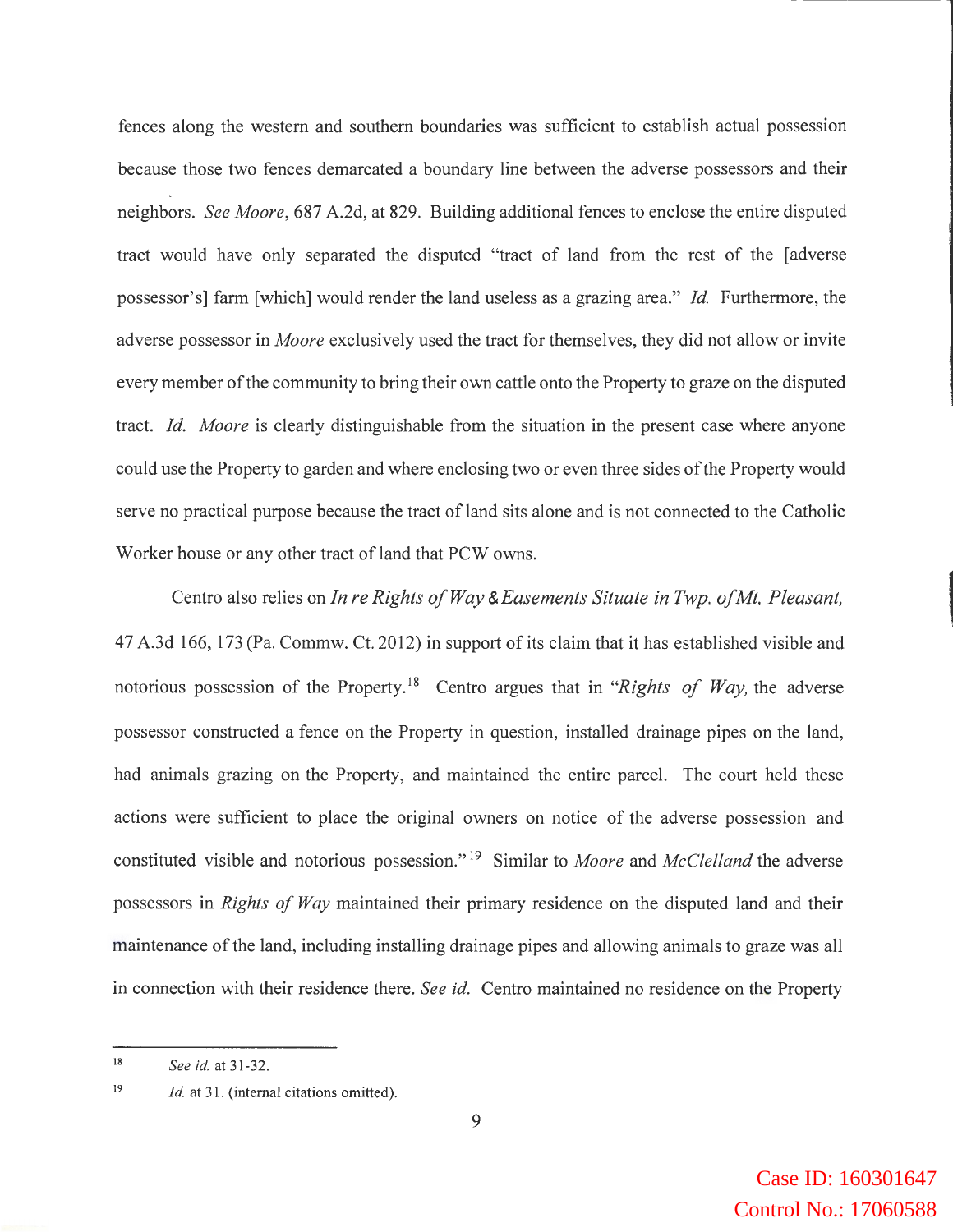and allegedly operating a community garden which the entire neighborhood was able to use cannot be compared to the adverse possessors in *Rights of Way* who maintained and improved the parcel in connection with their residence. *See id.* 

#### **V. IT REMAINS UNDISPUTED THAT CENTRO RECOGNIZED PYRAMID'S SUPERIOR TITLE, WHICH PRECLUDES IT FROM PROVING THAT IT HAD HOSTILE POSSESSION OF THE PROPERTY**

Since Centro cannot deny the fact that it has repeatedly acknowledged Pyramid's claim of ownership, thus destroying the hostile element of adverse possession, it attempts to characterize these acknowledgments as "inconsequential events."<sup>20</sup> Certainly, given the high burden that adverse possession requires to gain ownership of land no event in which the alleged adverse possessor acknowledges the owner's rights is inconsequential, and the times Centro acknowledged Pyramid's ownership are no different. In its Response, Centro claims that "it attempted to contact the dormant record owner, and after failing, PCW took control of the Property."21 However, Centro gives no explanation as to why it was necessary to try and contact the record owner of the Property if it was going to occupy the Property with hostile intent. As if the Court will overlook this gap in logic, Centro provides no further explanation with regards to PCW's acknowledgment of Pyramid's rights in 1988.

Centro also attempts to mischaracterize the second acknowledgment, in 1994, by PCW that Pyramid was the superior title holder. Centro claims that "PCW sent a single letter to Pyramid, not to recognize Pyramid's alleged ownership, but to assert control over the Property in response to an administrative inquiry."22 In fact, not only did the letter that was sent recognize Pyramid's

<sup>20</sup>  *Id.* at 38.

<sup>21</sup>  *id.* at 37.

<sup>22</sup>  Centro's Response, at 38.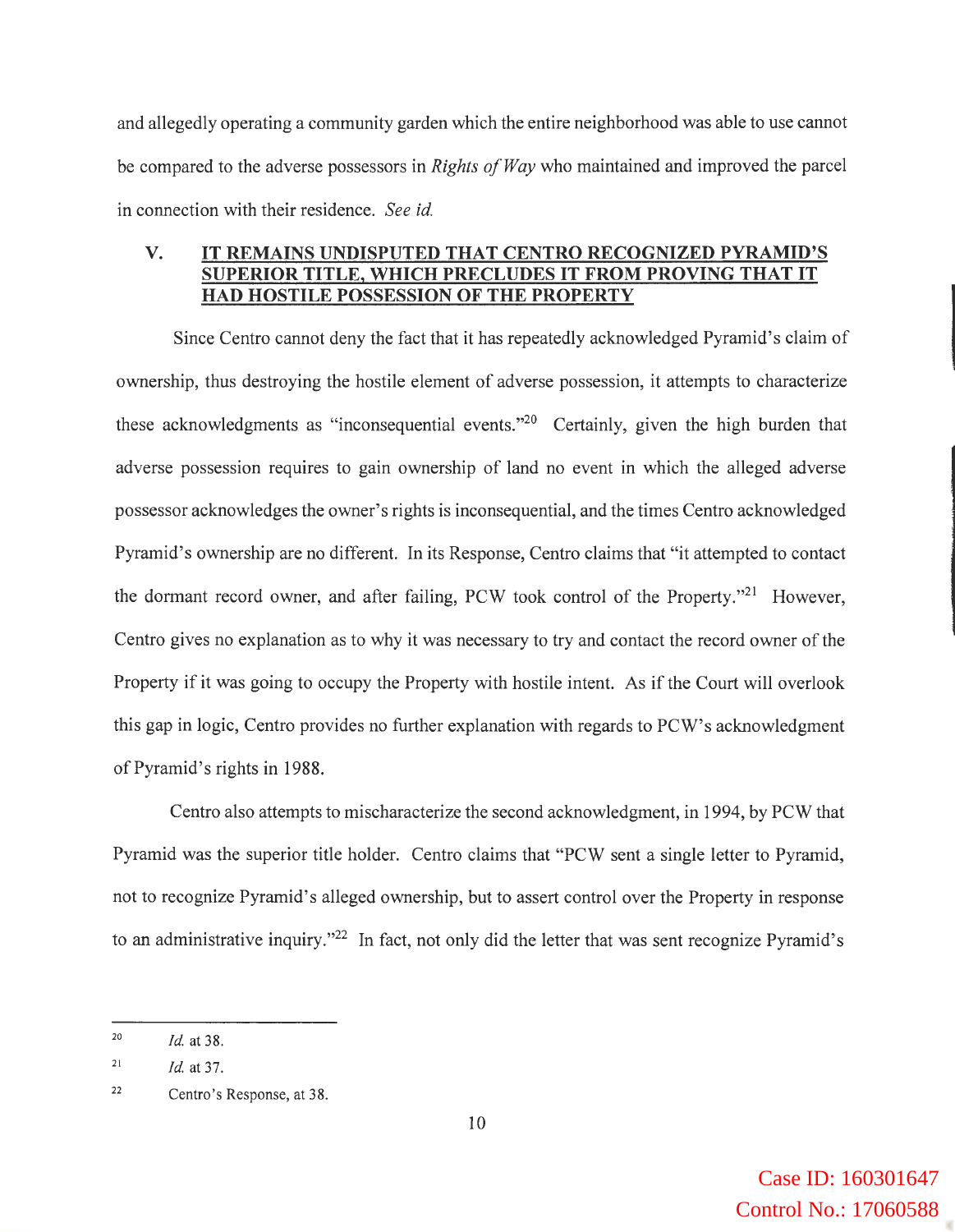ownership, but it actually requested permission to use the Property.<sup>23</sup> The letter, provided in discovery, reads:

The residents of the community request permission to use your lot as a community garden. The gardeners agree to keep the lot clean and weed free according to City regulations. If you wish to sell or build on the lot in the near future, the gardeners request that you notify them so that they can remove their plants and other gardening items.

This permission is for one (1) year and is automatically renewed each year unless the gardeners are notified otherwise in writing by you.<sup>24</sup>

This letter is as clear of a recognition of title as one can get, and interestingly although Centro has

been adamant that it was operating the garden on behalf of the community, this letter provides

even more proof that it was "the residents of the community request[ing] permission" not Centro

or PCW.

In addition to a gross mischaracterization of these undisputed facts, Centro mischaracterizes the law it cites as well. In support of its claim to hostile possession of the Property

Centro cites to *Brennan* v. *Manchester Crossings, Inc.,* 708 A.2d 815, 818 (Pa. Super. Ct. 1998):

[i]n *Brennan,* the adverse possessors maintained a lawn on the Property for more than twenty-one years. Thus, the court found the possession continuous. . . . Hostile possession does not mean "ill will" or "hostility," but means "an assertion of ownership rights adverse to that of the true owner and all others." In *Brennan,* the adverse possessors maintained the land in dispute as if it was their own by planting grass seed, fertilizing, mowing the lawn, and storing firewood. *Id.* at 821. The owner of the land did not use or maintain the parcel in any manner. *Id.* Therefore, the court found the adverse possessors "satisfied their burden of proof as to this element. "25

Following a predictable pattern, Centro omits the fact that the disputed tract in *Brennan* was adjacent to the Property of the adverse possessors, as it was in *Moore* and *McClellan,* and "[t]he land simply appeared to be an extension of appellants' own lawn. ..." *Brennan*, 708 A.2d at

<sup>23</sup>  *See* PCW00000097, attached hereto as Exhibit "A."

<sup>24</sup>  *Id.* 

<sup>25</sup>  Centro's Response, 31-33 (internal citations omitted).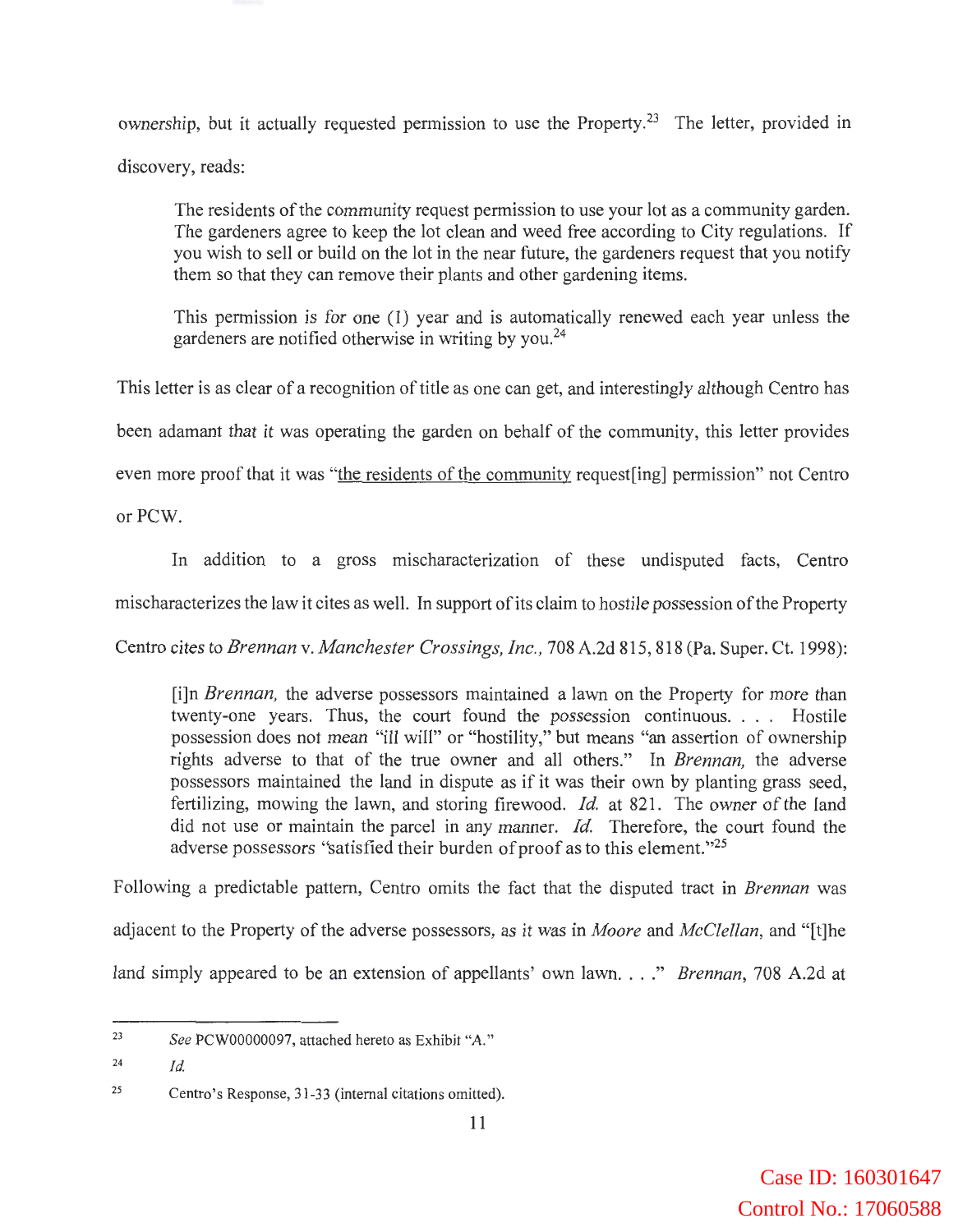821.26 As discussed above in regards to *Moore* and *McClellan* this is simply not the situation in this case. The Property in this case is a stand-alone piece of land, not connected to the Catholic Worker House and Centro has never claimed that it has maintained the Property as an extension of the Catholic Worker House's yard.

Centro also relies on *Truman* v. *Raybuck,* 56 A. 944 (Pa. 1904), a case cited in Mayrone's Motion for Summary Judgment.27 Centro cites *Truman* and in its parenthetical citation characterizes the Court's finding as "failing to find hostility because there was such a ' clear and continuous recognition' of title so as to 'remove all doubt that the latter's occupancy of [the Property] was subservient."<sup>28</sup> A fuller explanation of the case, which Centro neglects to provide, shows that the Court found that each time the claimant acquiesced in a sale of a small parcel of the lot constituted a discrete "lowering of the hostile flag by [the adverse possessor] every time a deed was made. . ." *See Truman*, 56 A., at 944. There was no finding that the hostile element was destroyed only because the owner sold 14 small lots, rather the selling of 14 small lots was additional evidence that the adverse possessor's claim was not hostile. *See id.* Here, Centro never raised the flag of hostility because by its own admission it only entered the premises after it attempted to contact Pyramid (the rightful owner in 1988). 29 Furthermore, if Centro did raise the flag of hostility after 1988 (a fact for which it has provided no evidence) it is clear that it lowered

<sup>&</sup>lt;sup>26</sup> The issue of a disputed tract of land that is adjacent to one's property has been dealt with numerous times in Pennsylvania and it is not surprising that adverse possession claims often arise out of situations where a party uses an additional tract of land that is connected to his or her property. Of course, this is not the case here and Centro's attempt to analogize these cases to its situation is inapposite. *See Inn Le 'Daerda, Inc. v. Davis,* 241 Pa.Super. 150, 360 A.2d 209 (1976) (use of disputed land along boundary as a lawn in connection with residence of adverse possessor for more than twenty-one years is sufficient to establish title); *Klos v. Molenda,* 513 A.2d 490, 492 ("The use of land for lawn purposes and the continuous maintenance thereof in connection with a residence, it has been held, are sufficient to establish adverse possession").

<sup>27</sup>  *See* Mayrone's Memorandum, at 38.

<sup>28</sup>  Centro's Response at 38; *see also id,* at 40.

<sup>29</sup>  *See* Centro's Response, at 37.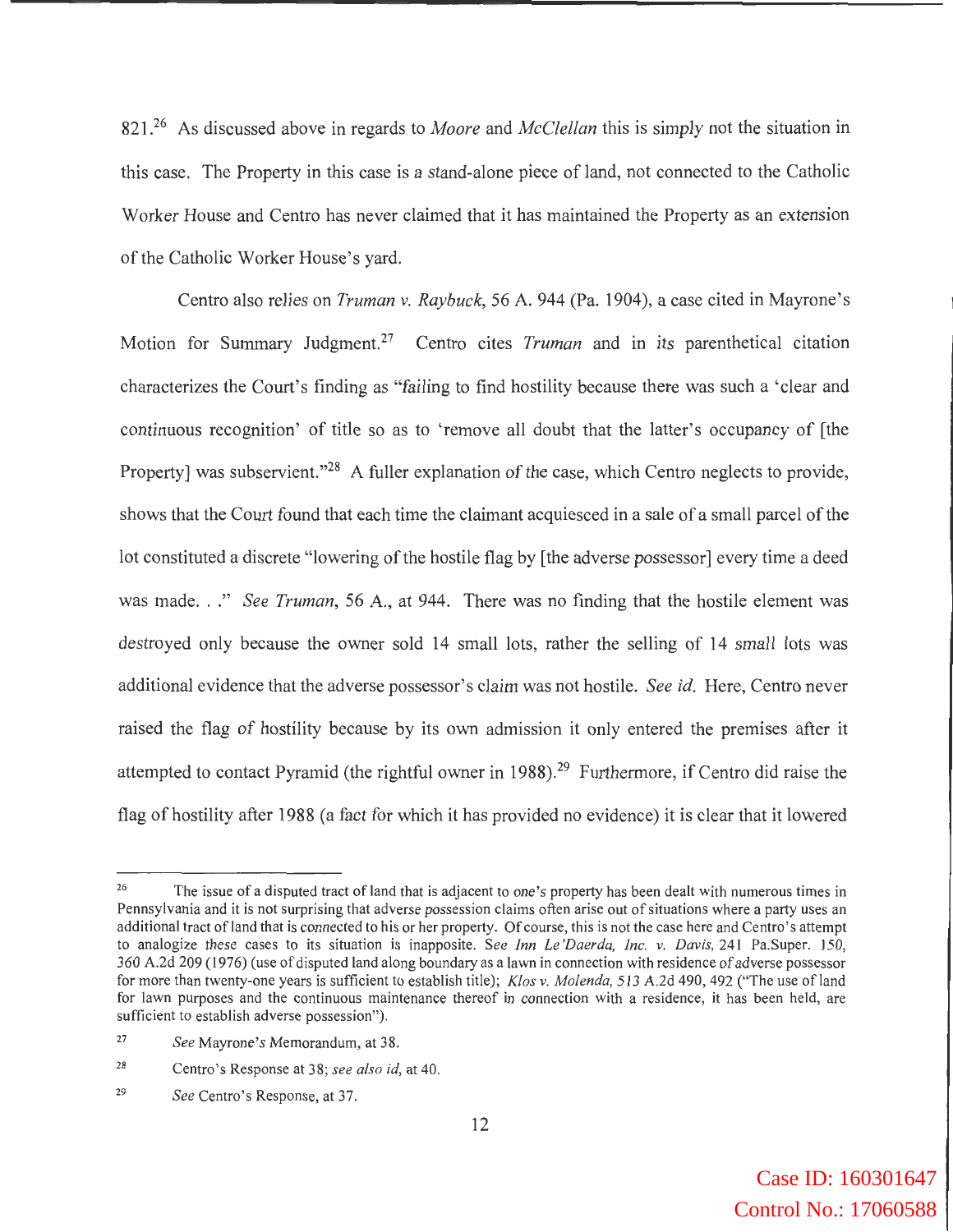that flag again in 1994, when it requested permission to use the Property as a community garden.<sup>30</sup> While Centro continues to call these instances "inconsequential events" the facts prove otherwise and unequivocally show that Centro did not occupy the Property with hostile intent.

#### **VI. IT REMAINS UNDISPUTED THAT CENTRO DID NOT MAINTAIN CONTINUOUS POSSESSION OF THE PROPERTY FOR THE STATUTORY PERIOD**

In responding to Mayrone's assertion that Centro did not maintain continuous possession of the Property for the statutory period, Centro spends a majority of its Response discussing case law that refers to minor interruptions in continuous possession (i.e. "where an adverse possessor maintains the Property, such as cutting and planting grass, an allegation that he abandoned the Property in the winter time will not establish an interruption or break in continuity.").<sup>31</sup> However, Mayrone has never asserted that Centro cannot maintain continuous possession because of a winter off, or because it has not performed day to day ownership activities. Rather, Mayrone's argument centers on the very clear, very substantial break in occupation of the Property that occurred when Danny Rodriguez took over in 1999.<sup>32</sup>

In an attempt to rebut the facts asserted in Mayrone's Motion for Summary Judgment, Centro had Danny Rodriguez sign an affidavit that sets forth facts that are inadmissible in evidence and therefore should not be considered in deciding this Motion. Pennsylvania's Rule for Summary Judgment provides that: "[s]upporting and opposing affidavits shall be made on personal knowledge, shall set forth such facts as would be admissible in evidence, and shall show

<sup>&</sup>lt;sup>30</sup> If Centro's possession became hostile after 1994 (another fact for which no evidence exists) Centro would still have to prove all the elements of adverse possession and the statutory time period would not be complete until 2015, at which point Centro was clearly out of possession because La Finquita Incorporated was occupying the premises.

<sup>3</sup> <sup>1</sup>*See* Centro's Response, at 40-42.

<sup>32</sup>*See* Mayrone's Memorandum, at 27-29.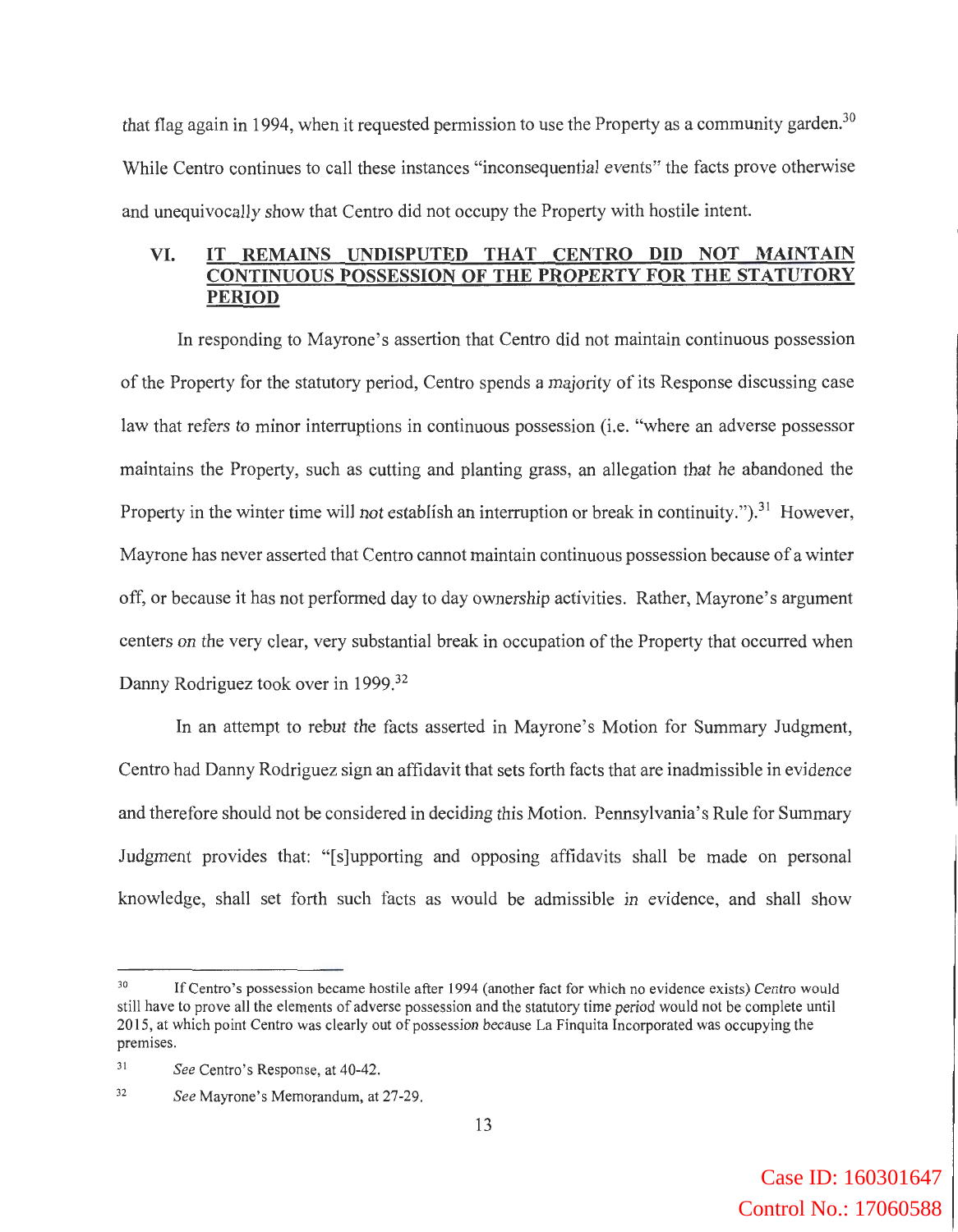affirmatively that the signer is competent to testify to the matters stated therein." Pa. R.C.P. No. 1035.4. An affidavit used to support an opposition to a motion for summary judgment is no place for ultimate facts and conclusions of law. *See McFadden v. Am. Oil Co.,* 257 A.2d 283, 289 (Pa. Super Ct. 1969). "The mere assertion that a genuine issue exists, without any showing of evidence, would defeat the whole purpose of summary judgment." *Id.* In his affidavit Mr. Rodriguez's twice makes the self-serving and inadmissible conclusion of law that he "understood PCW to be the owner of the Property and in control of decisions related to the garden<sup>"33</sup> and that he "recognized PCW as owner of the Property ... [and that] PCW was at all times in possession and control of the Property."<sup>34</sup> These legal conclusions in Danny Rodriguez's affidavit are entirely inadmissible and may not be relied on in deciding this Motion for Summary Judgment. Other than Mr. Rodriguez's inadmissible affidavit, Centro provides no further evidence to rebut Mayrone's assertions or to create an issue of fact with regards to the lack of continuity in its possession of the Property.

## **VII. MAYRONE'S PURCHASE OF THE PROPERTY IS STILL PROTECTED UNDER 68 PA. STAT. ANN 81-86 BECAUSE IT IS UNDISPUTED THAT MAYRONE HAD NO CONSTRUCTIVE OR ACTUAL NOTICE THAT CENTRO HAD A CLAIM FOR ADVERSE POSSESSION AND THAT AT THE TIME MA YR ONE PURCHASED THE PROPERTY CENTRO WAS NOT IN POSSESSION**

In responding to Mayrone's claim that 68 Pa. Stat. Ann.  $\S 81 - 86$  precludes a possible finding of adverse possession, once again Centro misinterprets the statutes and mischaracterizes the case law it cites. Centro incorrectly argues that because, as Centro alleges, "Mayrone had actual and constructive notice that the Property was susceptible to an adverse possession claim"

<sup>33</sup>  Rodriguez Affidavit at ¶ 3, attached to Centro's Response as Exhibit K.

<sup>34</sup>  *Id.* at  $\P$  5.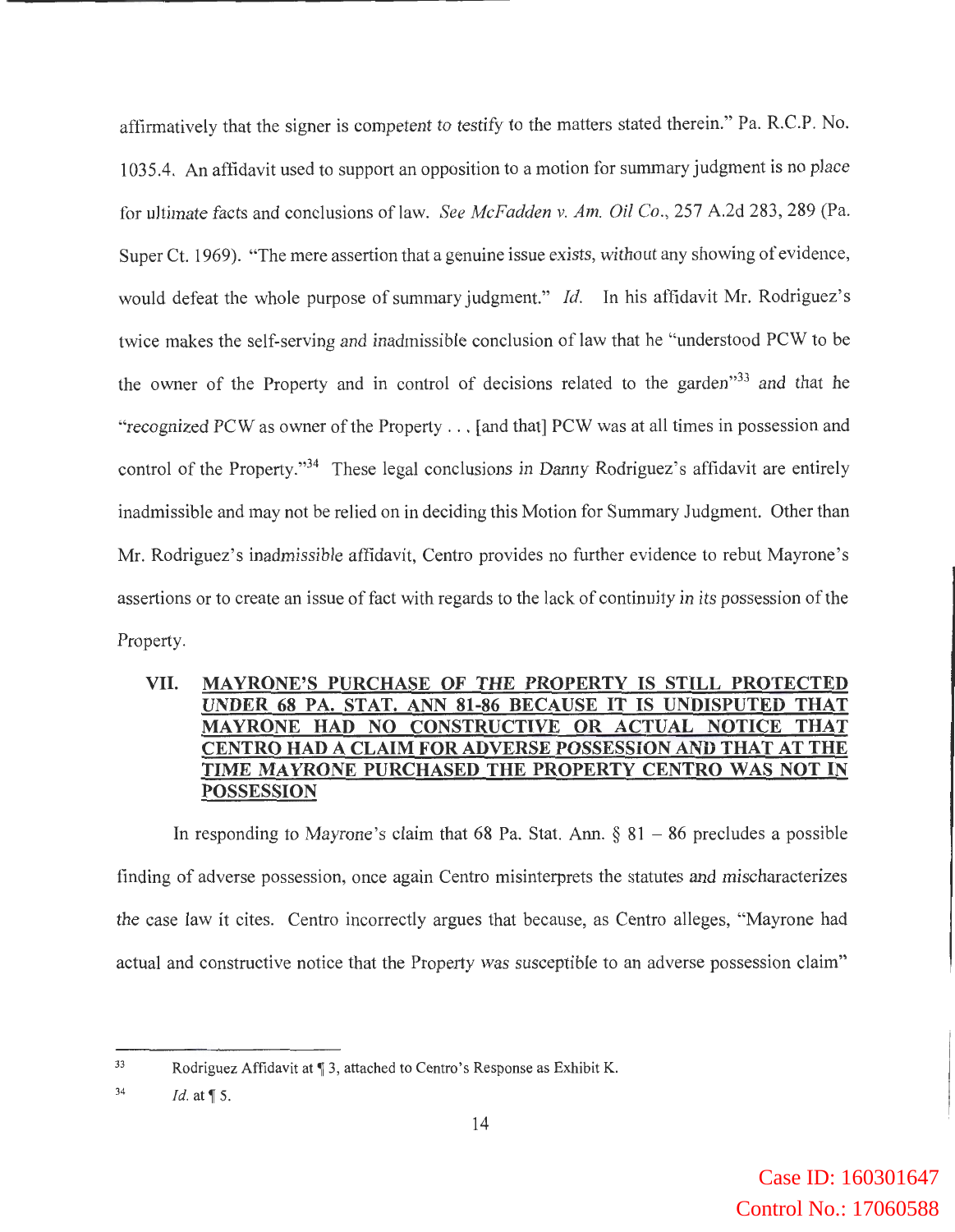Mayrone is not protected by the statute.<sup>35</sup> However, the notice provision of the statute contemplates much more specificity than merely being on notice that a property may be "susceptible to an adverse possession claim." This is exemplified in *Plauchak v. Boling,* 653 A.2d 671, 678 (Pa. Super Ct. 1995), the case cited by Centro in its Reply Memorandum.36 In *Plauchak,*  the Court held that the statute does "not defeat the title as against a purchaser who has either actual or constructive notice of the new title by adverse possession." 653 A.2d 671, 678 (Pa. Super Ct. 1995) (emphasis added).<sup>37</sup> The Court specifies "notice of the new title" because the notice has to be specific to the person or party that is claiming adverse possession. In *Plauchak,* that party was Mr. Holmes and the Court found that the appellants were not entitled to protection by the statute because they "never claimed that they purchased their property without actual notice that Mr. Holmes ... was physically occupying Tract No. 2." *Id; see also Nulton v. Nulton,* 247 Pa. 572, 583, 93 A. 630, 633 (1915) (Holding that a man who witnessed his brother take possession of the land and continue to adversely possess it for 34 years was not entitled to protection by the statute because "the act [of May 31 , 1901 (P. L. 352)] protects only a purchaser, a mortgagee or judgment creditor for value, without notice" of the title.).

Mayrone had neither constructive nor actual notice of Centro's claim because at the time Mayrone discovered the Property, Centro was not in possession.<sup>38</sup> Unbeknownst to Mayrone, the Property was being occupied by La Finquita Incorporated, a party with no connection to Centro or the Philadelphia Catholic Worker.<sup>39</sup> Even if Mayrone knew that La Finquita Inc. was occupying

<sup>35</sup>  Centro's Response, at 44.

<sup>36</sup>  *See id.* at 43 .

<sup>37</sup>  *See id.* at 43 .

<sup>38</sup>  *See* Mayrone's Memorandum. At 30-32.

<sup>39</sup>*See id; see also* Centro Dep. at 88:21-89:11 and 139:3-23 attached as Exhibit 4 to Mayrone's Motion for Summary Judgment.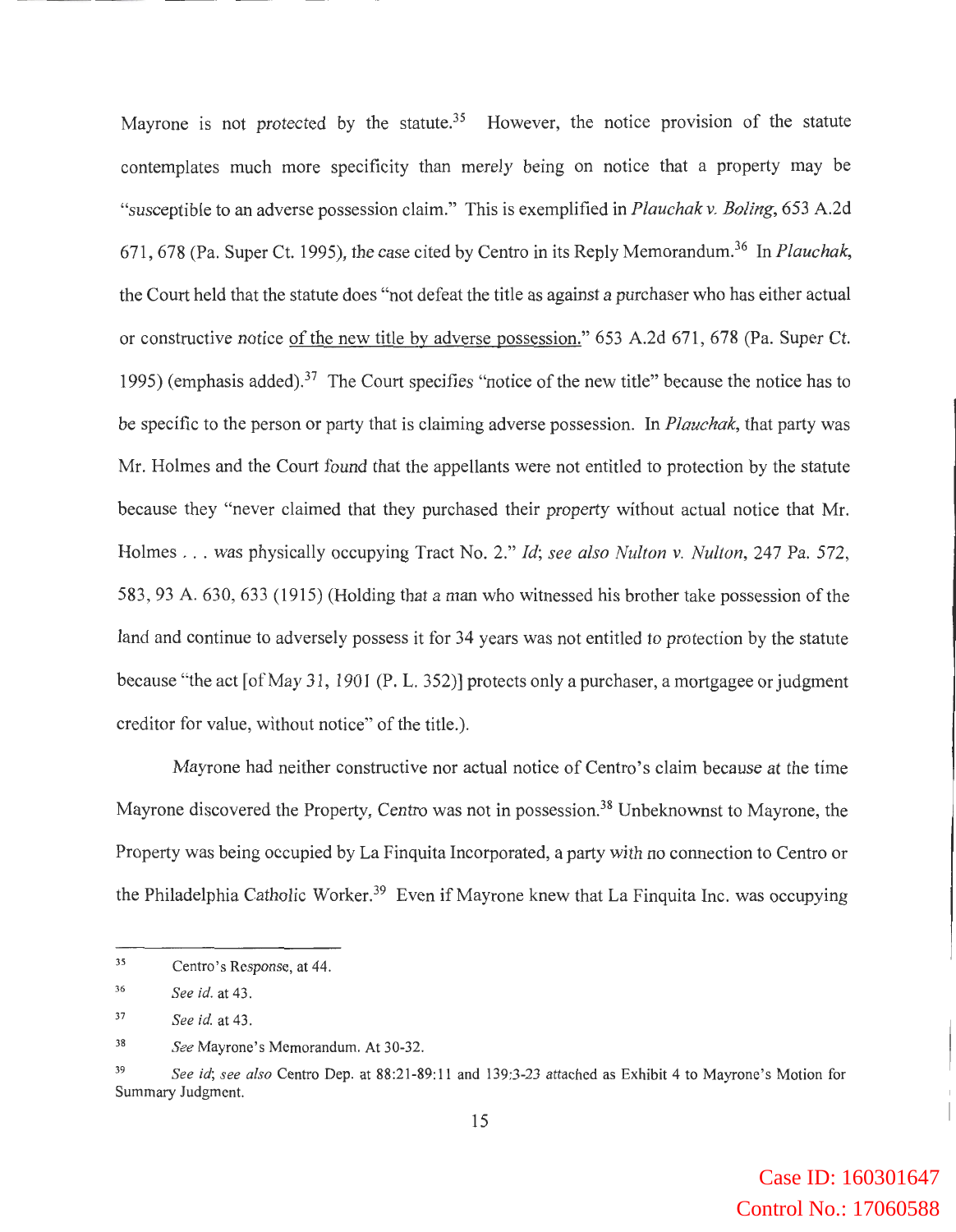the Property during that time, it would still not put Mayrone on notice of Centro's claim to the Property because the two parties are separate and distinct.<sup>40</sup>

In its response Centro attempts to argue that it still maintained possession of the Property in 2015 and therefore 68 Pa. Stat. Ann.  $\S 81 - 86$  is not applicable to this case. However, it is clear that La Finquita Inc. was the party occupying the Property at the time of Mayrone's purchase and Centro could not, and did not have possession at that time.<sup>41</sup> Once again, Centro relies on inadmissible affidavits to support its theory. In addition to the affidavit signed by Mr. Rodriguez, discussed above in section VI, Centro relies on affidavits prepared for Clifford Brown and Elizabeth Centz to support the theory that it was still in possession of the Property in 2015.<sup>42</sup> Following the same inadmissible form in which Mr. Rodriguez's affidavit was drafted, Clifford Brown's affidavits exclaims "I had to obtain permission from Ms. Centz for changes and additions to the garden because PCW owned the Property."43 Mr. Brown's legal conclusion that PCW owned the Property when he first started gardening there in 2010, is both inappropriate for an affidavit and inadmissible as support for an opposition to a motion for summary judgment. *See*  Pa. R.C.P. No. 1035.4. Similarly the affidavit prepared for Ms. Centz improperly concludes that "the garden was established in 1988 and has been in the possession of PCW since that time."<sup>44</sup>

In a final effort to preserve the assertion that Centro was still in possession at the time La Finquita Inc. was occupying the Property, Centro improperly attempts to characterize an e-mail from Natania Schaumburg as hearsay. In its Motion, Mayrone highlighted an e-mail that Ms.

<sup>40</sup>  *See* Mayrone's Memorandum, at 30-31.

<sup>41</sup>  See *id.* at 30-33

<sup>42</sup>  *See* Centro's Response, at 45-46.

<sup>43</sup>  Brown Affidavit at ¶ 6. Attached to Centro's Response as Exhibit I. (emphasis added)

<sup>44</sup>  Centz Affidavit at  $\llbracket 6$ . Attached to Centro's Response as Exhibit J. (emphasis added)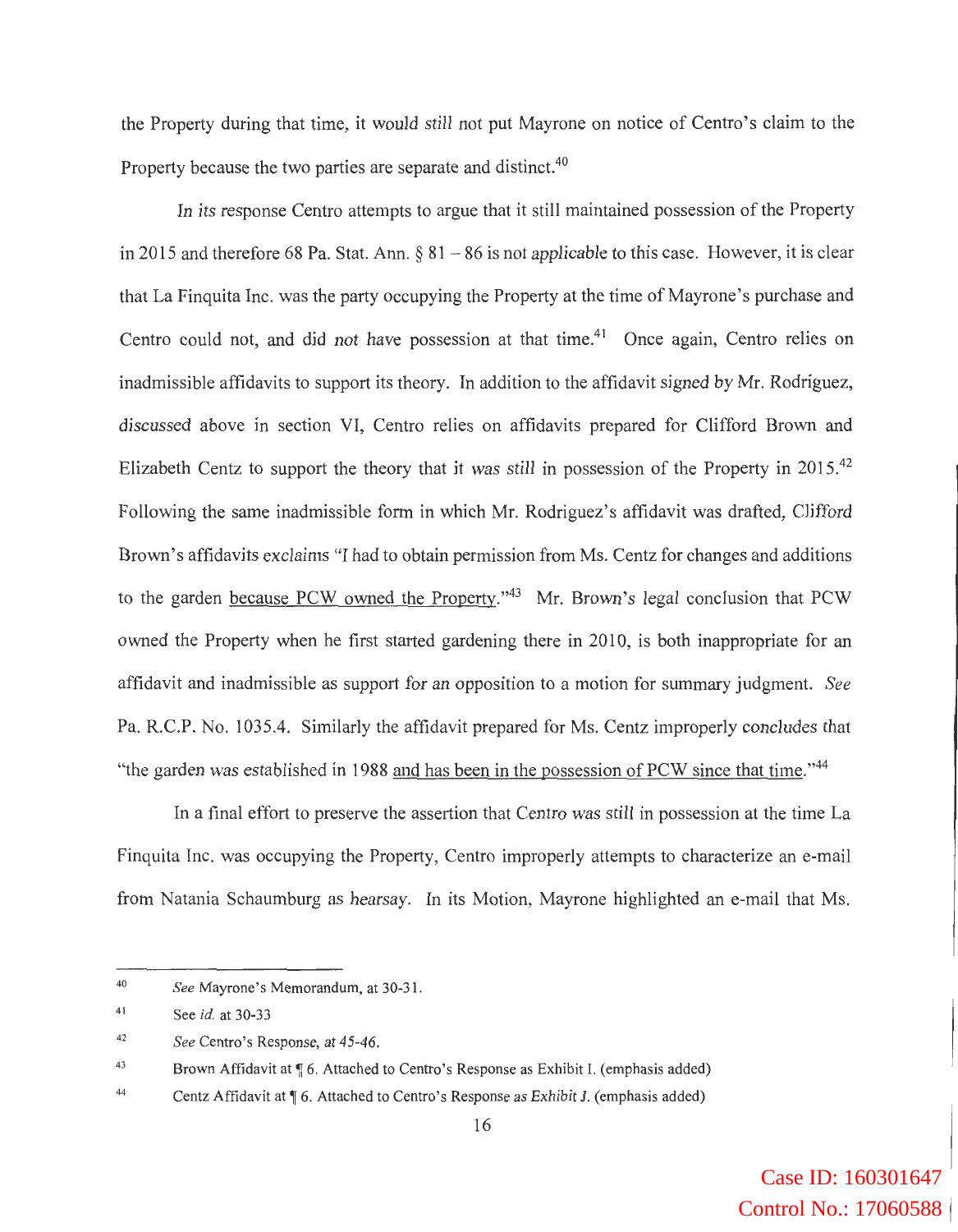Schaumburg, a board member of La Finquita Inc., sent to Beth Centz saying that she and Cliff Brown manage La Finquita and that they "would like to partner with your food pantry program – maybe once a week?"45 Mayrone used this e-mail to highlight how uninvolved PCW was with the Property during the time La Finquita Inc. was managing it.<sup>46</sup> In its response Centro says nothing of Ms. Schaumburg's role at La Finquita characterizing her only as "an employee of South Kensington Community Partners."<sup>47</sup> Centro, goes on to claim, with no legal support, that this email is "inadmissible hearsay,'' a claim which fails on its face because as Centro even admits in the preceding sentence of its brief "Mayrone contends that this email shows that Centz was 'uninvolved' with the Property."48 Even taking Centro's explanation of its purpose, this email is not hearsay because it is not being offered to prove the matter which it asserts, namely that Natania Schaumburg offered to give food to PCW once a week. *See* P.a.R.E. 801. Centro goes on to claim that "PCW had been receiving food from the garden all along, so if anything the email shows that Ms. Schaumburg was out of touch . .. Ms. Centz did not appoint Schaumburg as an alleged 'manager,' and Ms. Schaumburg was not in a position to self-appoint herself as an alleged manager."49 Once again, Centro neglects to tell the entire story as they do not discuss Ms. Centz's response, which is certainly not hearsay, in which she says "natania fresh produce would be wonderful look forward to hearing from you  $\ldots$  "<sup>50</sup> This is a classic example of Centro cherrypicking evidence in an effort to create an issue of fact. Centro wants the Court to believe that Ms.

<sup>45</sup>*See* Exhibit *9* to Exhibit 4 of Mayrone's Motion; *See also* Centro Dep. at 88:21-89: 11 , attached as Exhibit 4 to Mayrone 's Motion. (This e-mail was sent on June 17, 2013, not on June 23, 2017 as Centro claims in its Memorandum of Law).

<sup>46</sup>  *See* Mayrone's Memorandum, at 31.

<sup>47</sup>  Centro's Response, at 47.

<sup>48</sup>  *Id.* at 47.

<sup>49</sup>  Centro's Response, at 47.

*<sup>50</sup>*  Exhibit 9 to Exhibit 4 of Mayrone's Motion for Summary Judgment.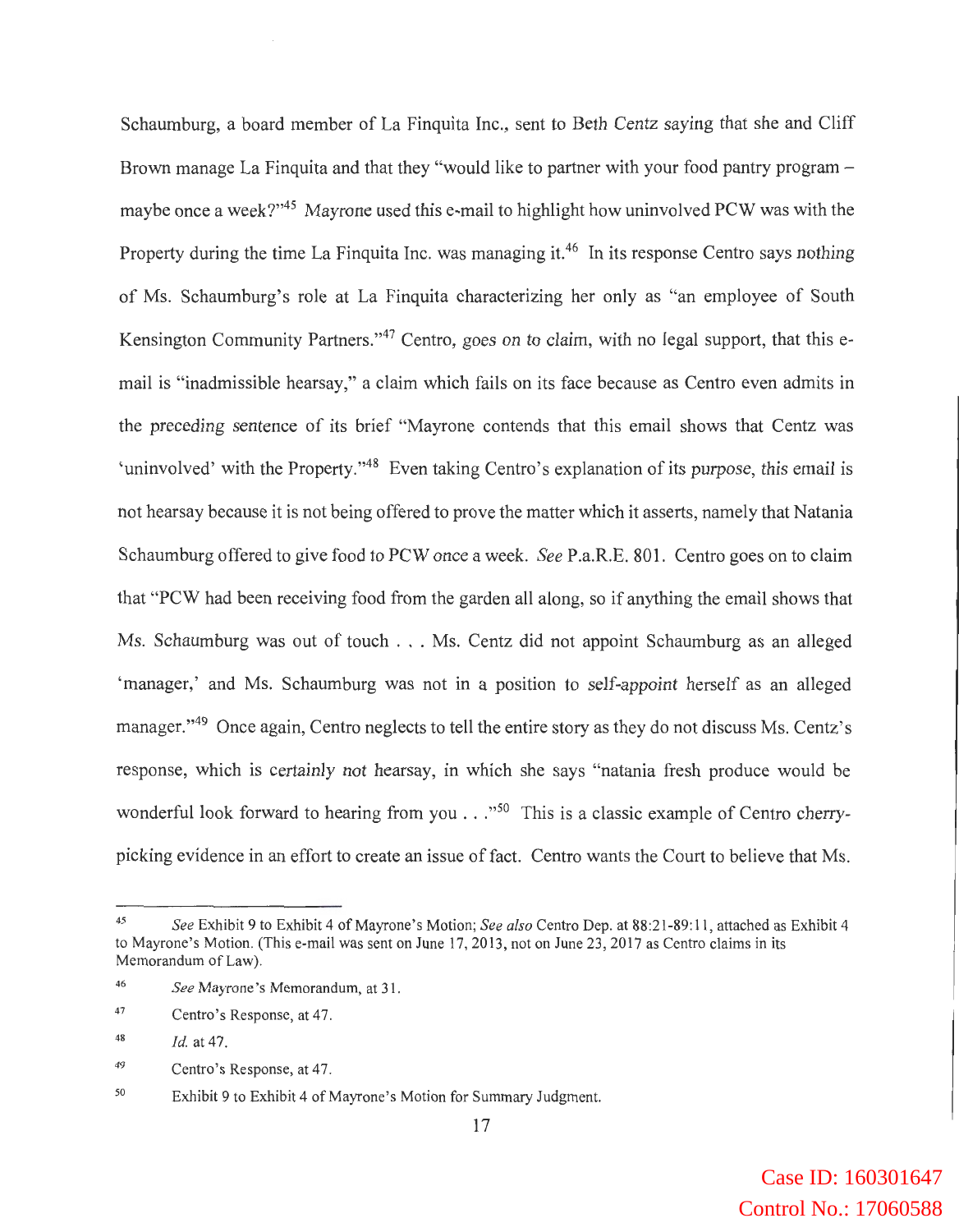Schaumburg was not in a position to self-appoint herself as a manager, but in her response, Ms. Centz and PCW, the party who is apparently supposed to be acting as an owner for adverse possession purposes makes absolutely no objection to Ms. Schaumburg's claim that she is in fact managing the Property. The inconsistencies between what Centro describes in its Response and what the evidence shows only magnify just how little PCW was involved in the 2010s when La Finquita Inc. occupied the Property.

#### **VIII. CONCLUSION**

For all of the foregoing reasons, Centro's Response to Mayrone's Motion for Summary Judgment creates no genuine issue of fact that would require the denial of summary judgment in favor of Mayrone and Mayrone respectfully requests that the Court grant the present Motion and enter an Order in the form attached therewith.

#### **BLANK ROME LLP**

Date: July 28, 2017

By: *Isl Francis X Crowley*  Francis X. Crowley Jeremy N. Kolman Attorney I.D. Nos. 41539 & 321215 One Logan Square Philadelphia, PA 19103 Telephone: (215) 569-5500 Facsimile: (215) 832-5500 *Attorneys for Defendant Mayrone LLC*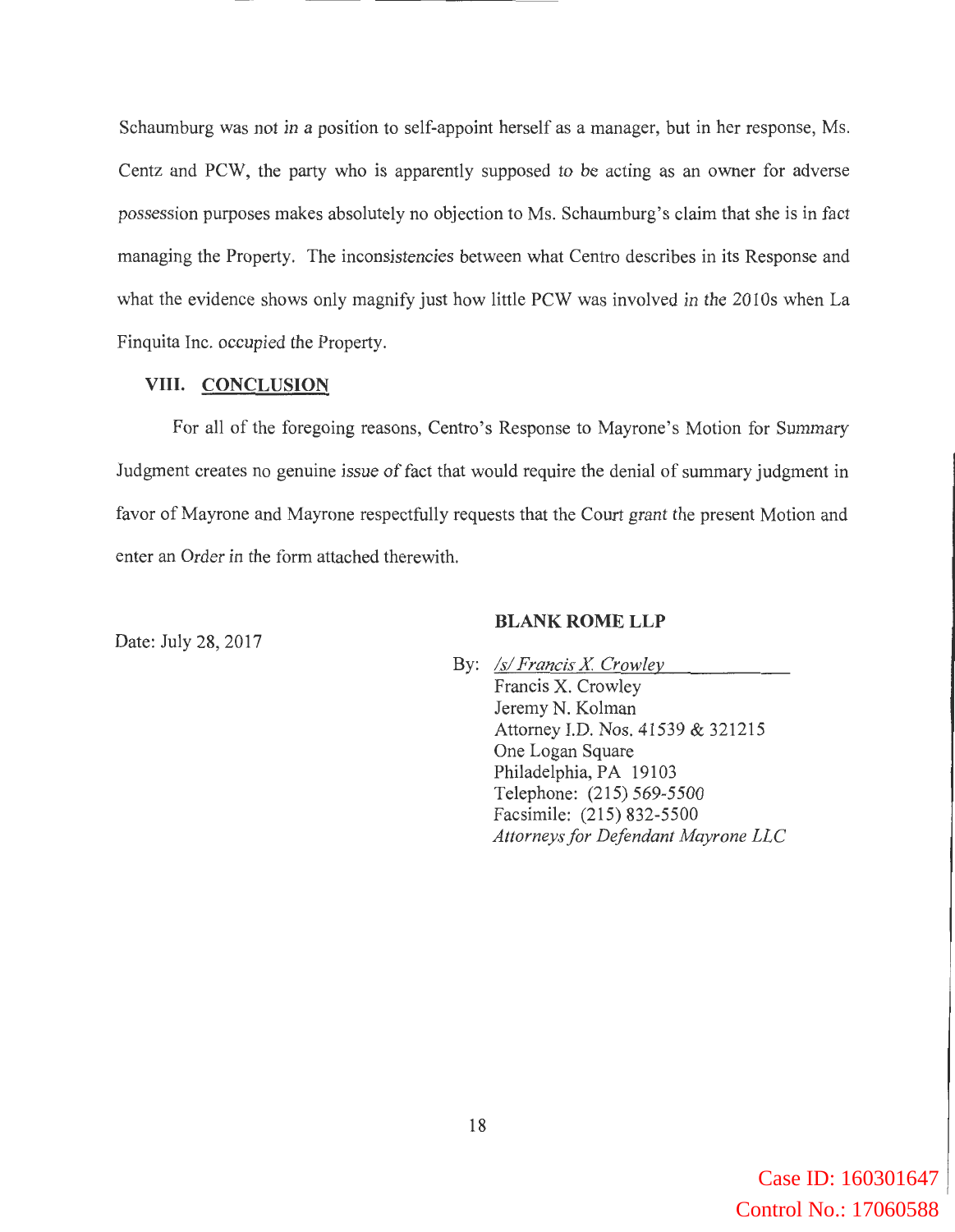#### **CERTIFICATE OF SERVICE**

I, Jeremy N. Kolman, hereby certify that on July 28, 2017, I served a true and correct copy of the foregoing Reply to Centro's Response to Mayrone's Motion for Summary Judgment on the following parties by ECF:

> George E. Rahn, Jr., Esquire Mary Elizabeth Schluckebier, Esquire Saul Ewing Centre Square West 1500 Market Street, 38th Floor Philadelphia, PA 19102 and

Mimi McKenzie, Esquire Amy Lauren Cahn, Esquire The Public Interest Law Center 1709 Ben Franklin Parkway, Second Floor Philadelphia, PA 19103 *Attorneys for Centro Incorporated* 

and

Zachary A. Landes, Esquire Davis Bucco 10 E. 6th Avenue, Suite 100 Conshohocken, PA 19428 *Attorneys for Pyramid and Tire Rubber Co., Arlene Zitin and Elliot Fields* 

and

Michael S. Levin, Esquire Adams Renzi Law 1429 Walnut Street 14th Floor Philadelphia, PA 19102 *Attorney for Maschavo and John* C. *oode*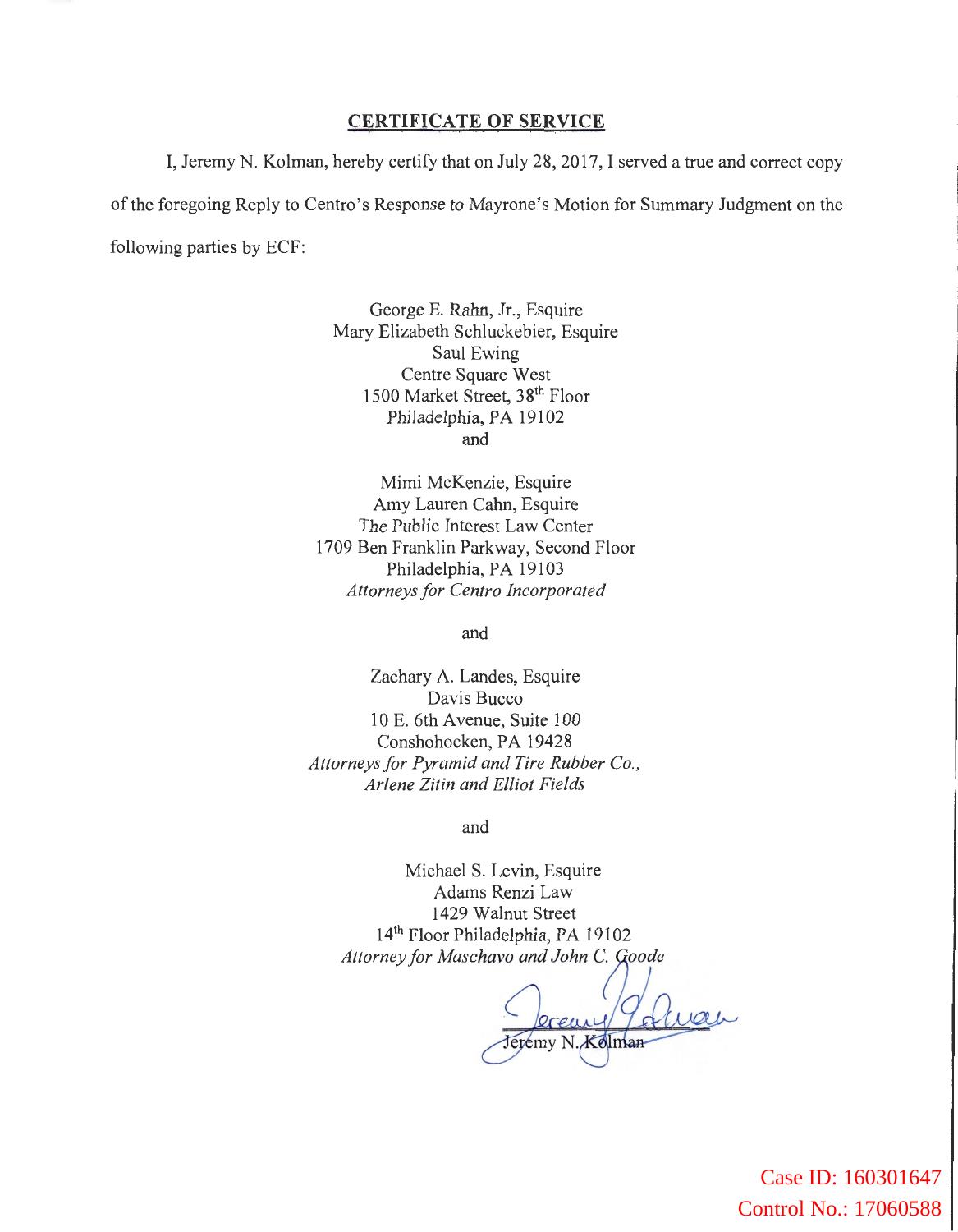# EXHIBIT A